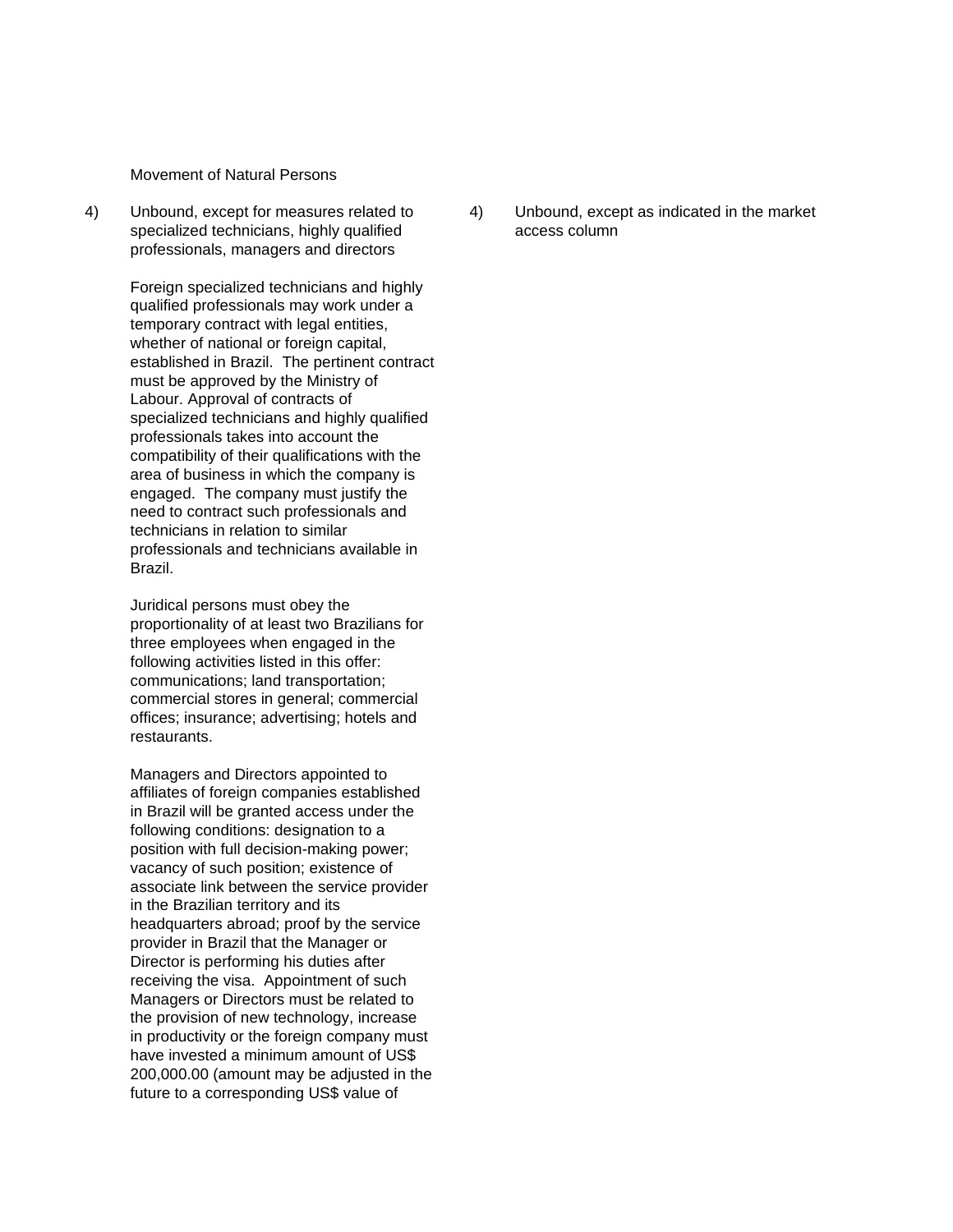1993) in Brazil.

All other requirements, laws and regulations regarding entry, stay and work shall continue to apply.

Investment

3) In accordance with laws and regulations 3) None governing foreign investment, all foreign capital invested in Brazil must be registered with the Central Bank of Brazil to be eligible for remittances. The Central Bank establishes procedures related to remittances and transfer of funds abroad.

## Commercial Presence

3) Foreign service suppliers wishing to supply 3) None a service as a juridical person must be organized as a legal entity foreseen by the Brazilian law. The Brazilian law establishes for juridical persons a separate existence from the person of its holders, thus granting the juridical person with individual existence. Consequently, a juridical person has full title and responsibility for its patrimonial rights and obligations. An entity earns the condition of private law juridical person when the correspondent incorporation act (By-Laws and/or Articles of Association) is duly filed with the appropriate Entities' Public Registry (EPR).

> It is mandatory that the EPR records contain the following data on the juridical person:

> i) its denomination, purpose and location of head offices;

ii) the description of its management, including active and passive, judicial and extra-judicial representation; iii) the process of amendment of the management provisions; iv) the provisions regarding the liability of

the officers for its acts; and

v) the provisions concerning its

termination, including the destination of its assets.